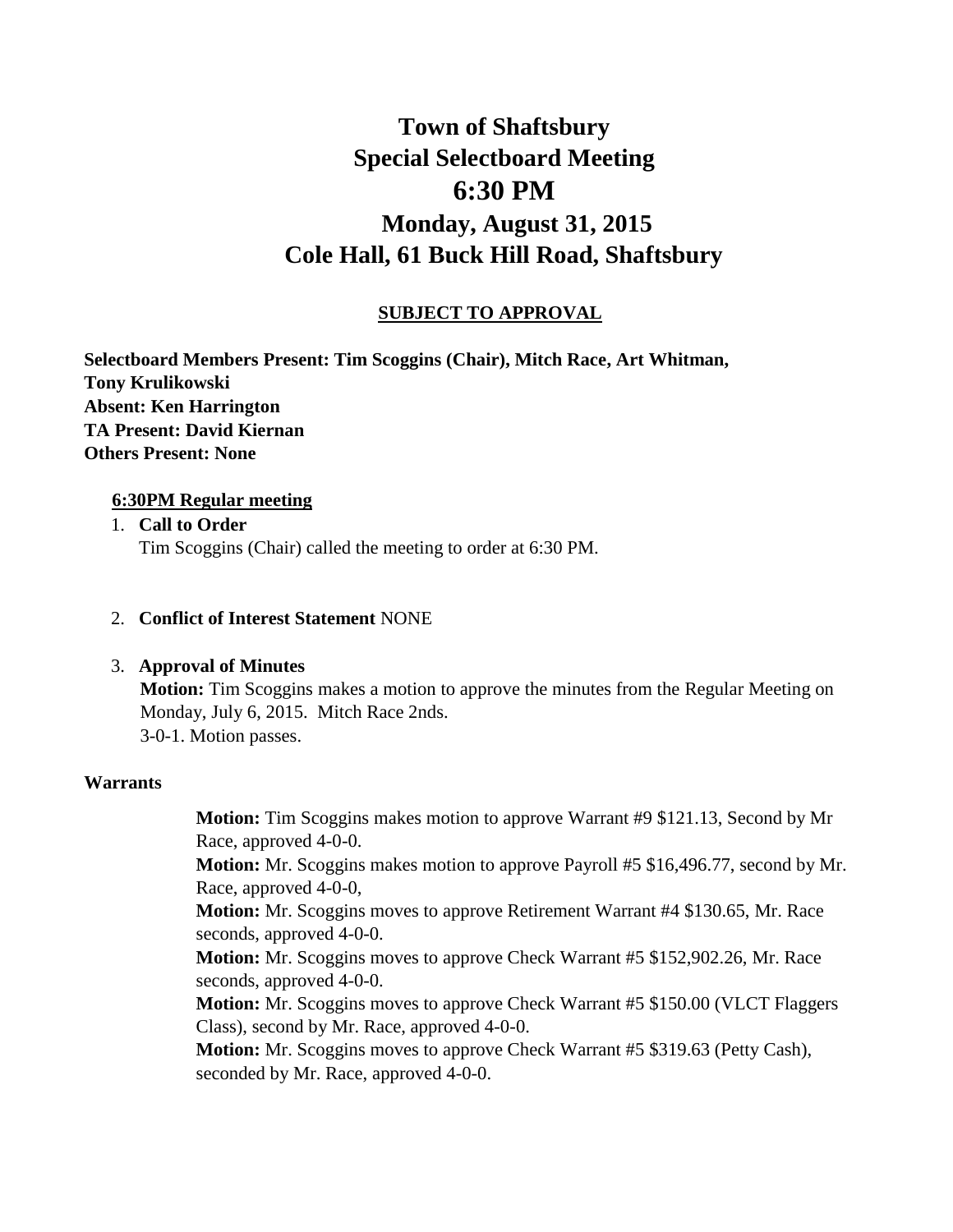**Motion:** Mr. Scoggins moves to approve Payroll #3 \$16,643.63, seconded by Mr. Race, approved 4-0-0.

#### 4. **Announcements**

Flood Information Open House Events. September 1 in Manchester at Spiral Press Café, September 2 in Bennington at the Library. Both from 4-6:30. These events have been posted, in the newspapers and the Town website. Anyone with questions about their property should speak with Shelly Stiles the Zoning Administrator.

The Town is seeking interested parties to serve on the Planning Commission and as a representative to the Regional Commission.

#### 5. **Public Comments**

None.

# **6. Municipal Planning Grant:**

The Planning Commission has requested to apply for this grant. The funds would be used to suggest ways to improve zoning by-laws and DRB operation. Motion made by Mr. Whitman to allow PC to seek the Grant with the goal of enlisting help from BCRC to assist with clarifying and simplifying Zoning By-laws as long as matching funds from Town do not exceed \$1,000.00. Seconded by Mr. Race, approved 4-0-0.

# **7. Other Business**

Catering request from Bennington College for service of alcohol at Presidents House on Mattison Road, one special event on September 18,2015. Motion to approve by Mr. Race, Seconded by Mr. Whitman, approved 4-0-0.

Mr. Scoggins reported on Tax sale that took place on this date. One property was purchased by the Town as no one else bid on it.

Mr. Harrington joined the Board

# **8. Review of Action Items**

None

.

# **9. Adjournment**

At 8:33 the board returned from executive session and adjourned.

# **Submitted by David Kiernan T/A**

**Next Regular Selectboard meeting is scheduled for Monday, September 21, 2015**